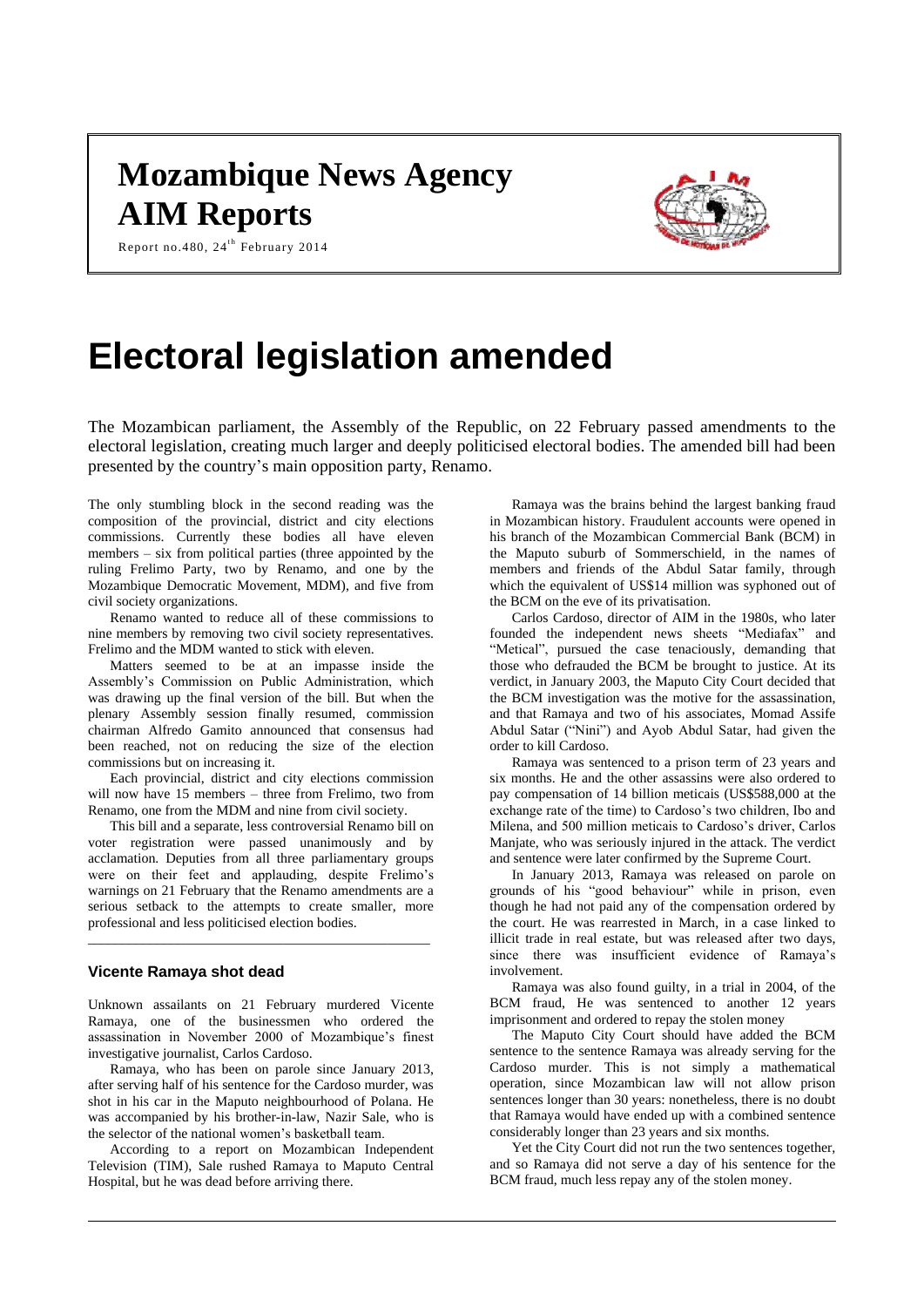#### **Moatize coal fired station gets go ahead**

The Mozambican government on 18 February approved the project to build the Moatize coal-fired power station, in the western province of Tete.,

Budgeted at US\$1 billion, the power station would have the capacity to generate 600 megawatts of electricity.

The project will be run by Acwa Power Moatize Termoelectrica SA, a consortium whose main shareholders are Acwa Power of Saudi Arabia, Vale of Brazil and Mitsui of Japan.

There are two Mozambican minority shareholders, the Whatana Investment Group (whose chairperson is the former first lady, Graca Machel), with eight per cent and the publicly-owned electricity company, EDM, with five per cent

The power station will be located at the mouth of the open cast coal mine operated by Vale in Moatize. The higher grade coal (particularly the coking coal) mined by Vale will be exported, while the lower grade coal will be burnt in the power station.

Speaking at a press conference, the Minister of Energy, Salvador Namburete, said the concession granted to Acwa is for 25 years, starting from the date when commercial operations begin. Construction of the power station is expected to take three years.

The project will be built in two phases. The first phase will generate 300 megawatts. Most of this (200 to 250 megawatts) will be used by Vale itself to run its mining operations. EDM will take the rest of this, adding it to the national electricity grid.

Namburete said this would increase the availability of electricity on the country, which he put at about 2,000 megawatts, mostly from the Cahora Bassa dam on the Zambezi.

The Minister pointed out that if the coal that cannot be exported is not used in a power station then it will simply pile up alongside the mine "with all the environmental problems that would arise from that".

He added the project will create  $1,370$  jobs  $-1,250$  in the construction phase, and 120 in operating the power station.

The Minister said that the participation of EDM and Whatana guarantees compliance with the provisions of the Mozambican law on public-private partnerships. "The law also states that, by the fifth year from the start of operations five per cent should be reserved for sale through the stock exchange to individual citizens", he added. "So this will happen during implementation of the project".

Namburete also announced that the Council of Ministers (Cabinet) has authorised the Ministry of Energy to enter into direct negotiations with interested companies (rather than issue a public tender) to award contracts for building the Boroma and Lupata hydroelectric projects on the Zambezi.

The Boroma dam, located upstream from Tete city, is budgeted at \$536 million and will generate 210 megawatts. Lupata is downstream from Tete, and is much larger – it will generate 610 megawatts and cost \$1.1 billion.

Namburete said that the government was resorting to direct award of contracts, rather than to a tender, because "many of the studies concerning these two projects were drawn up before the current legislation on public-private partnerships came into effect".

Namburete himself will head a team formed by staff from the Ministries of Energy, Finance, Planning and Development, Justice, Public Works, Agriculture, Labour and the Environment, which should propose a concession contract for these projects. That proposal should be submitted to the Council of Ministers within six months.

#### **Flooding displaces hundreds in Zambezia**

Heavy rains in the central province of Zambezia have forced 110 families to leave their homes in the districts of Mocuba and Maganja da Costa.

According to Maria Luciano, the Zambezia provincial delegate of the country's relief agency, the National Disasters Management Institute (INGC), 80 of those families came from the town of Mocuba.

The flood victims are being temporarily housed in premises owned by the publicly owned ports and rail company, CFM.

Luciano said that the other families, from Nante and Maganja da Costa, are being accommodated in a former rice processing factory.

Luciano told "Noticias" that the INGC's focus is on assessing the needs of the displaced families so that help can be provided. Special attention is being given to Maganja da Costa and Namacurra, where it is estimated that nine thousand people are at risk of being hit by flooding, in the valley of the Licungo River. She added that five boats were available for rescue operations.

A team has been dispatched to Furquia, in Namacurra district, where houses and farms have been flooded.

### **ABB awarded power contract**

The Swiss group ABB, one of the world's main suppliers of electrical equipment, has been awarded a US\$20 million contract to improve electricity transmission in Mozambique.

ABB will supply the equipment for two new substations to extend the power network. It will also rehabilitate nine existing transmission substations

ABB's Oleg Aleinikov commented, "these substations will help to extend and strengthen the grid, enhancing power supplies to meet the increasing demand for electricity and contributing to economic development".

The Swiss company explained that electricity demand in Mozambique is growing at a rate of between ten and fifteen per cent per year, driven by industrial growth, construction and overall economic development.

ABB pointed out that the "growing demand-supply gap is resulting in frequent outages and blackouts".

The contract was awarded by Aarsleff - Seth JV, which is a joint venture between the Danish company Aarsleff and the Portuguese company Seth. The client is the Mozambican electricity company EDM.

#### **Comair ends Maputo service**

Comair, the South African air company that operates as a British Airways franchise, has ended its service between Johannesburg and Maputo.

The flights between OR Tambo International Airport and Maputo only began in May 2013. However, according to Iain Meaker, Commercial Distribution Executive for Comair, "we have decided to withdraw the Maputo route to ensure the airline remains sustainable".

Passengers who had booked with BA Comair will have their flights transferred to South African Airways (SAA).

This is the second time that Comair has failed to run the route profitably. In September 2011 it launched flights from Lanseria (between Johannesburg and Pretoria) and Maputo. However that service was cancelled on 17 January 2012.

The Maputo-Johannesburg route thus reverts to being a duopoly operated by SAA and Mozambique Airlines (LAM).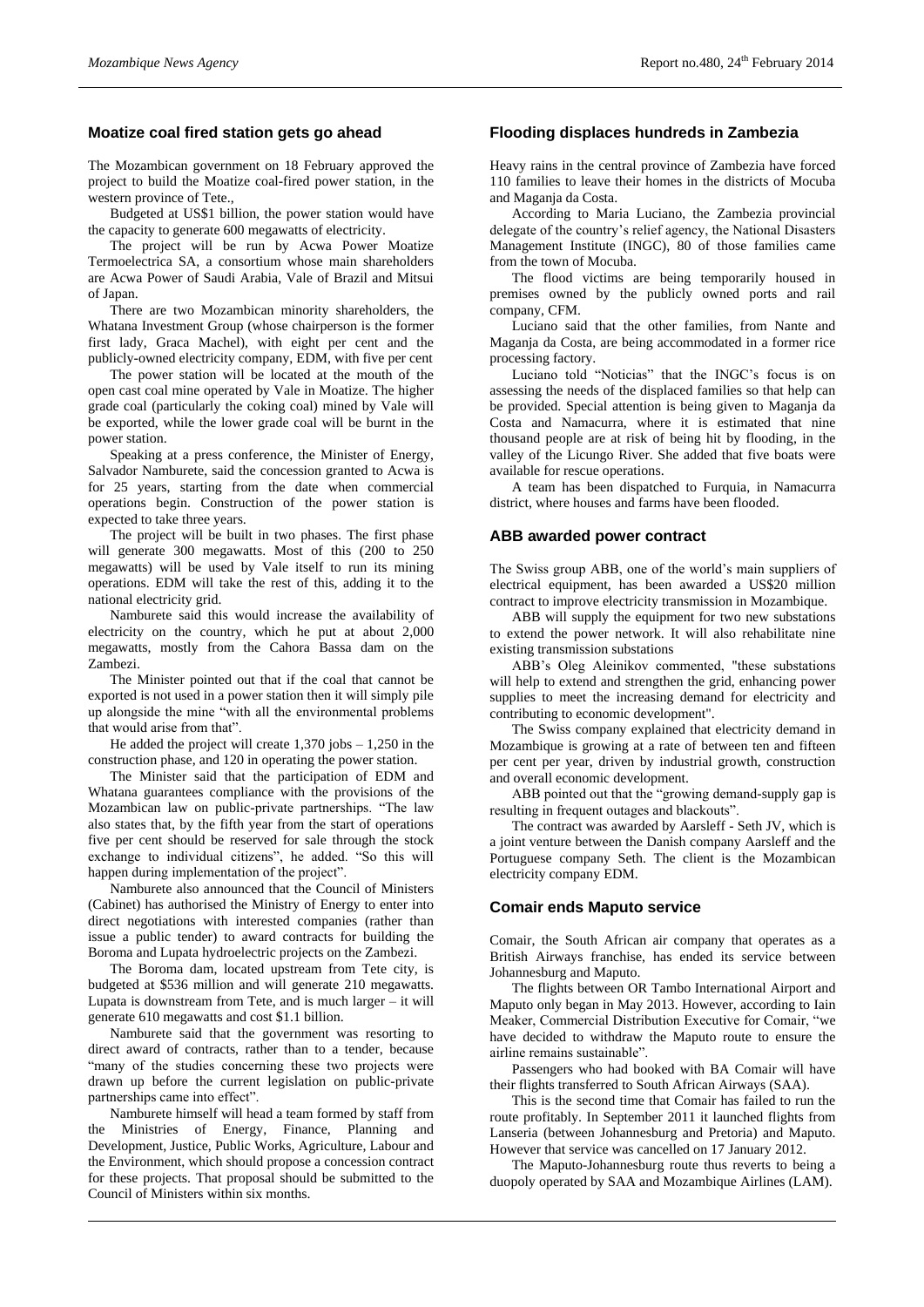### **Muthisse urges restructuring of rail and port system**

Transport Minister Gabriel Muthisse on 18 February urged new members of the board of directors of the publicly owned ports and rail company, CFM, to push ahead with the restructuring of the country's port and rail system.

He was swearing into office four new CFM directors - Maria Mangoe, Joao Mabota, Salatiel Massango and Sancho Junior.

"There are things we might have done well in the past", said Muthisse, "but today they need to be adjusted in line with the new reality. The context in which you will work will tend to be different from the one in which your predecessors worked. This will imply a very great capacity to adjust, a capacity for internal dialogue in CFM, and dialogue with the various operators of the rail and port system".

The new directors, he added, must bring to a successful conclusion projects already begun. Those projects "must be concluded in the time envisaged", he insisted.

That meant, for example, that the new port at Macuse in Zambezia province, and the railway connecting it to the Moatize coal basin, must be ready by the fixed deadline already fixed.

Muthisse called for efficient operation of the system. "Just to have the railways and ports is not enough", he said. "We must ensure that our production, be it agricultural, mining or industrial, reaches world markets at competitive prices. This is only possible if we manage the lines and the ports efficiently".

"It's only possible if we deal with the problem of congestion", he added. "Congestion of cargo, of trucks, of trains, of containers. We have to deal with such problems so that they do not cost us our competitiveness, and prevent us from reaching world markets".

Muthisse praised the outgoing Board of Directors "which took gigantic steps in structuring the logistics of mineral resources which can make Mozambique an important player in this area. It was also this Board which initiated the measures leading to establishing a logistical platform in Cabo Delgado to serve the natural gas industry".

# **\$227 million in capital gains tax**

The Mozambican state has obtained over US\$227 million in capital gains tax from the sale of the shares held by the Indian Videocon group in the Rovuma Basin Offshore Area One, where huge quantities of natural gas have been discovered.

Videocon had held 10 per cent of the shares in Area One via a chain of subsidiaries (Videocon Hydrocarbon Holding Ltd, based in the tax haven of the British Virgin Islands, Videocon Mauritius Energy Ltd, based in Mauritius, and Videocon Mozambique Rovuma One Ltd, registered in Mozambique).

Those shares have now been sold to two other Indian companies, ONGC Videsh and Oil India, which are both Indian public sector enterprises.

A statement from the Mozambique Tax Authority (AT) said that the first capital gains tax payment from this transaction occurred in February 2013, and was slightly more than US\$224 million. In January of this year a further US\$3 million was paid in the second and final transaction.

According to Indian press reports, Videocon received US\$2.47 billion from the sale. US\$227 million is 9.1 per cent of US\$2.47 billion. The AT statement does not make clear on what basis the capital gains tax owing was calculated.

Since major operations to collect capital gains tax began in 2012, the accumulated amounts paid, all by companies operating in the Rovuma Basin, amount to US\$802.8 million.

The consortium exploring Offshore Area One is headed by the United States oil and gas company, Anadarko, which held 36.5 per cent of the shares. However, it has entered into a definitive agreement to sell 10 per cent to ONGC Videsh. This will reduce Anadarko's working interest to 26.5 per cent, but it will remain the operator of Area One.

The other members of the consortium are Mitsui of Japan (20 per cent), PTT of Thailand (8.5 per cent), BRPL Ventures of India (10 per cent), and Mozambique's publicly owned National Hydrocarbons Company, ENH (15 per cent).

#### **Police arrest kidnappers**

The Mozambican police on 14 February presented to the media a group of eight people arrested in connection with four kidnappings in recent months in Maputo and the neighbouring city of Matola.

The police accuse Ismael Noormanade (known by the nickname "engineer") of leading the group. Its other components are Ivo Candido Hunguane (an anthropology student); Horacio Cossa (a mechanic); Inocencio Pequenino (also known as "Tsetsa"); Ikba Algy; Benedito Armando; Ananias Adelino and Rui Joao Ferrao.

The eight were arrested between December 2013 and February. Several of them told reporters they had taken instructions from Noormanade.

The police seized from the group three vehicles, one pistol and several bullets, and two walkie-talkie radios.

"This is a highly structured group", declared Joao Machava, spokesperson for the General Command of the police. "The investigations have led us to conclude that, in addition to these eight, there are obviously more people involved. Behind those who carry out these criminal activities there are always those who give the orders, and we are working to discover them".

The police also took reporters to here hideouts where the gang had held their victims prisoner. The first place visited was in Marracuene district, about 30 kilometres north of Maputo, where a 15 year old girl had been imprisoned in an establishment owned by Inocencio Pequenino, and known as "Tsetsa's Bar".

Pequenino admitted that he was paid 200,000 meticais (about US\$6,550) to keep the girl captive for three days

"I've already spent all the money", said Pequenino, adding, "My wife didn't know anything about this. I closed the bar for three days so that I could leave the child there, and told my wife it was because I had a visitor." That visitor was another of the alleged kidnappers, Horacio Cossa.

The second hideout was a house belonging to Benedito Armando, in the Machava-Socimol neighbourhood of Matola. Two children, aged five and seven, were held here. One stayed in the house for a day and the other for a week.

As his reward for keeping the two children captive, Armando received 301,000 meticais. "I invested the money in my carpentry business and in rehabilitating my house", he said.

The final hideout visited was a house rented by Ivo Hunguane. He only told the reporters that he had kept an eight year old boy there "for less than 24 hours".

Machava said that the families of the four victims had paid ransoms amounting to about 11 million meticais (US\$61,000), and the police are working to recover this money.